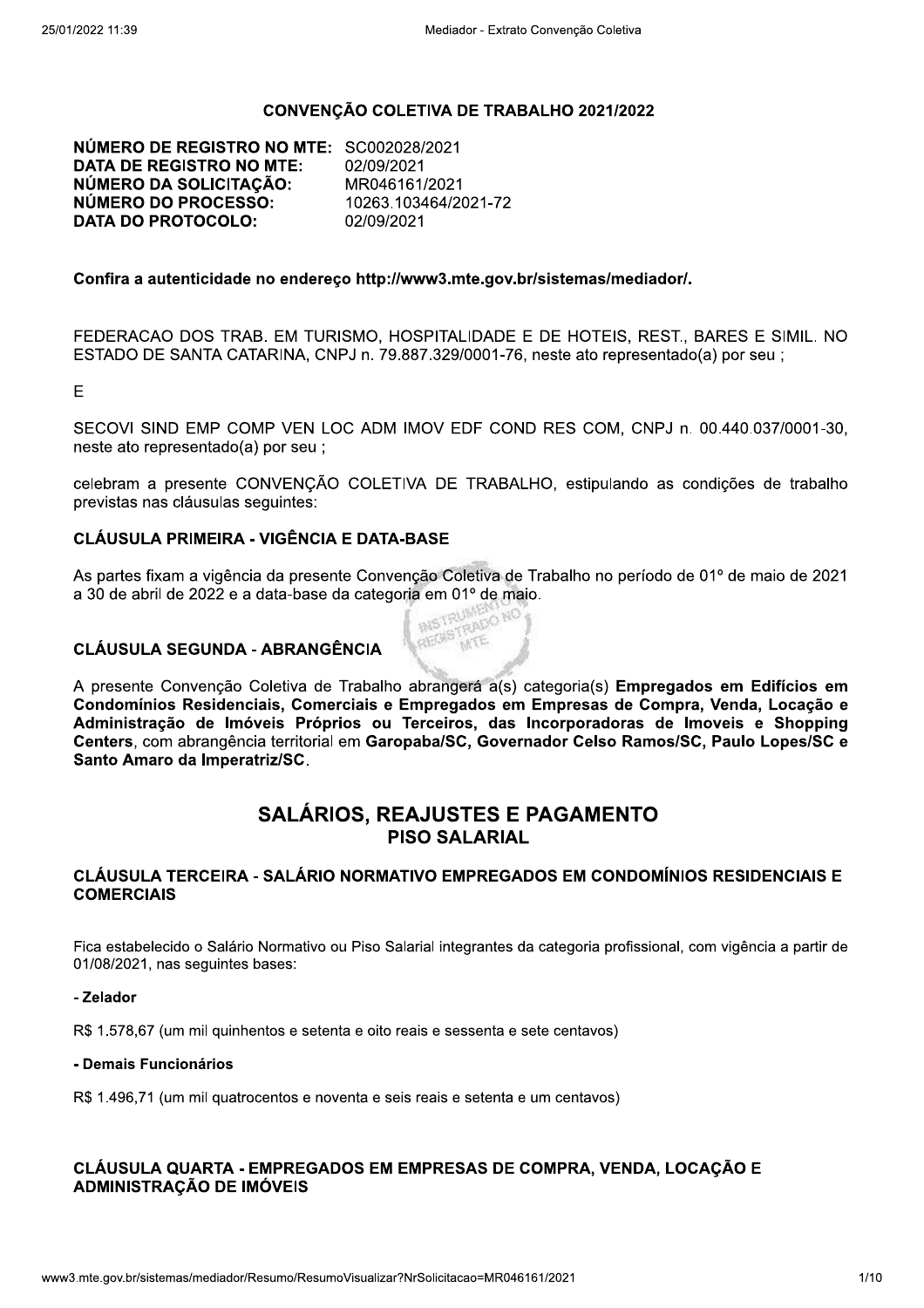Fica estabelecido o Salário Normativo ou Piso Salarial integrantes da categoria profissional, com vigência a partir de 01/08/2021, nas sequintes bases:

#### R\$ 1.496,71 (um mil quatrocentos e noventa e seis reais e setenta e um centavos)

Parágrafo Único- Nos contratos em que a carga horária seja estipulada por período inferior a 44 (quarenta e quatro) horas semanais o piso salarial aqui acordado poderá ser pago de forma proporcional, sendo neste caso, que o trabalho excedente ao período contratado deverá ser remunerado com o adicional de horas extras previsto nesta convencão.

### REAJUSTES/CORREÇÕES SALARIAIS

### CLÁUSULA QUINTA - CORREÇÃO SALARIAL

A partir de 1º. de agosto de 2021, os salários serão reajustados mediante aplicação de 7,60% (sete vírgula sessenta por cento), índice correspondente a 100% (cem por cento) do Índice Nacional de Preços ao Consumidor de maio de 2020 até abril de 2021, índice esse a ser aplicado sobre os salários vigentes em agosto/2020 para os admitidos até aquela data.

Parágrafo Único - Podem ser compensados os aumentos, antecipações ou reajustes, legais ou espontâneos, concedidos no período, salvo os decorrentes de promoção, término de aprendizagem, transferência de cargo, função, estabelecimento ou localidade e equiparação salarial por sentença, transitada em julgado.

## **PAGAMENTO DE SALÁRIO – FORMAS E PRAZOS**

#### **CLÁUSULA SEXTA - MORA SALARIAL**

**CRADO NO** As empresas pagarão ao empregado 5% (cinco por cento) ao dia mais correção monetária sobre o salário vencido, no caso de mora salarial.

INSTRUMENTO

### **CLÁUSULA SÉTIMA - COMPROVANTE DE PAGAMENTO**

Os condomínios ficam obrigados a fornecer a seus empregados, envelopes de pagamento ou documento similar. contendo, além da identificação do condomínio, discriminação de todos os valores pagos e descontados, inclusive os relativos a FGTS.

### OUTRAS NORMAS REFERENTES A SALÁRIOS, REAJUSTES, PAGAMENTOS E **CRITÉRIOS PARA CÁLCULO**

### **CLÁUSULA OITAVA - QUITACÃO DO INPC NAS RESCISÕES CONTRATUAIS**

As empresas complementarão na rescisão contratual de seus empregados, com base no INPC acumulado a partir da última data-base e, na sua falta, pela aplicação do índice de inflação divulgado pelo Governo Federal, os valores referentes às verbas rescisórias, compensados os reajustes de ordem legal e espontâneos.

# **GRATIFICACÕES, ADICIONAIS, AUXÍLIOS E OUTROS ADICIONAL DE HORA-EXTRA**

### **CLÁUSULA NONA - HORAS EXTRAS**

As horas extraordinárias trabalhadas de segunda a sábado serão remuneradas com o adicional de 50% (cinguenta por cento) e nos domingos e feriados quando não compensados com o adicional de 100% (cem por cento).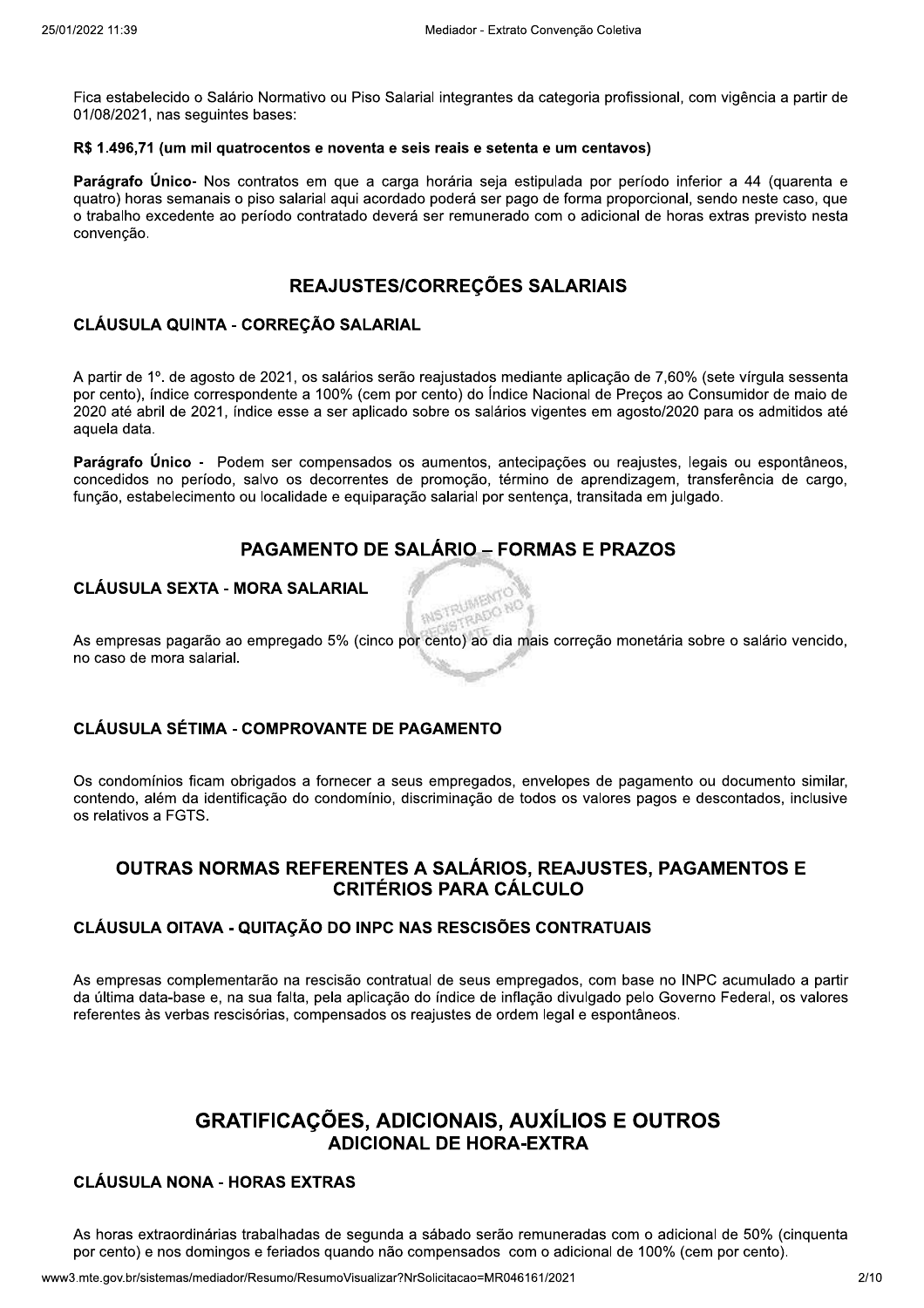### **ADICIONAL NOTURNO**

### **CLÁUSULA DÉCIMA - ADICIONAL**

Será de 20% (vinte por cento) o adicional correspondente à prestação de servico noturno, assim considerado o prestado entre às 22:00 e às 05:00 horas.

### **OUTROS ADICIONAIS**

### **CLÁUSULA DÉCIMA PRIMEIRA - QUINQUENIO**

Será concedido a todos os empregados o percentual de 5% (cinco por cento), a título de güingüênio, a cada período de 05 (cinco) anos de serviços ininterruptos prestados a mesma empresa, retroativo à data de admissão do empregado, aplicável sobre o salário percebido, inclusive sobre o piso salarial.

## **AUXÍLIO HABITACÃO**

### CLÁUSULA DÉCIMA SEGUNDA - SALÁRIO HABITAÇÃO

Fica assegurado ao empregado zelador residente no condomínio (ou dependências deste), a percepção de salário habitação, correspondente a 24% (vinte e quatro por cento) do salário base.

Parágrafo Primeiro - Para os empregados que estejam recebendo salário habitação, deverá constar destacadamente na folha de pagamento, tanto na coluna de crédito quanto na coluna de débito, ficando certo que, tanto o salário nominal quanto o salário utilidade servirão de base para os descontos e recolhimentos dos encargos sociais.

Parágrafo Segundo - O salário habitação será lançado somente a crédito, quando do pagamento do 13o salário e, no caso de rescisão contratual, também sobre férias e aviso prévio, este quando indenizado.

Parágrafo Terceiro - A desocupação do imóvel em que reside o empregado, no caso de rescisão contratual, deverá se dar no primeiro dia útil após o recebimento das verbas rescisórias, se a rescisão se der por iniciativa daquele.

Sendo a iniciativa por parte do empregador, deverá a desocupação se dar no trigésimo dia posterior à data do aviso prévio se trabalhado e se indenizado no dia imediato após o pagamento das verbas rescisórias, 11º (décimo primeiro) dia.

### **AUXÍLIO TRANSPORTE**

### **CLÁUSULA DÉCIMA TERCEIRA - VALE TRANSPORTE**

As Empresas abrangidas por esta Convenção fornecerão vale-transporte aos seus empregados, facultado a empresa descontar até 6% do seu salário.

# **CONTRATO DE TRABALHO - ADMISSÃO, DEMISSÃO, MODALIDADES** NORMAS PARA ADMISSÃO/CONTRATACÃO

### **CLÁUSULA DÉCIMA QUARTA - EMPREGADOS NOVOS ADMITIDOS**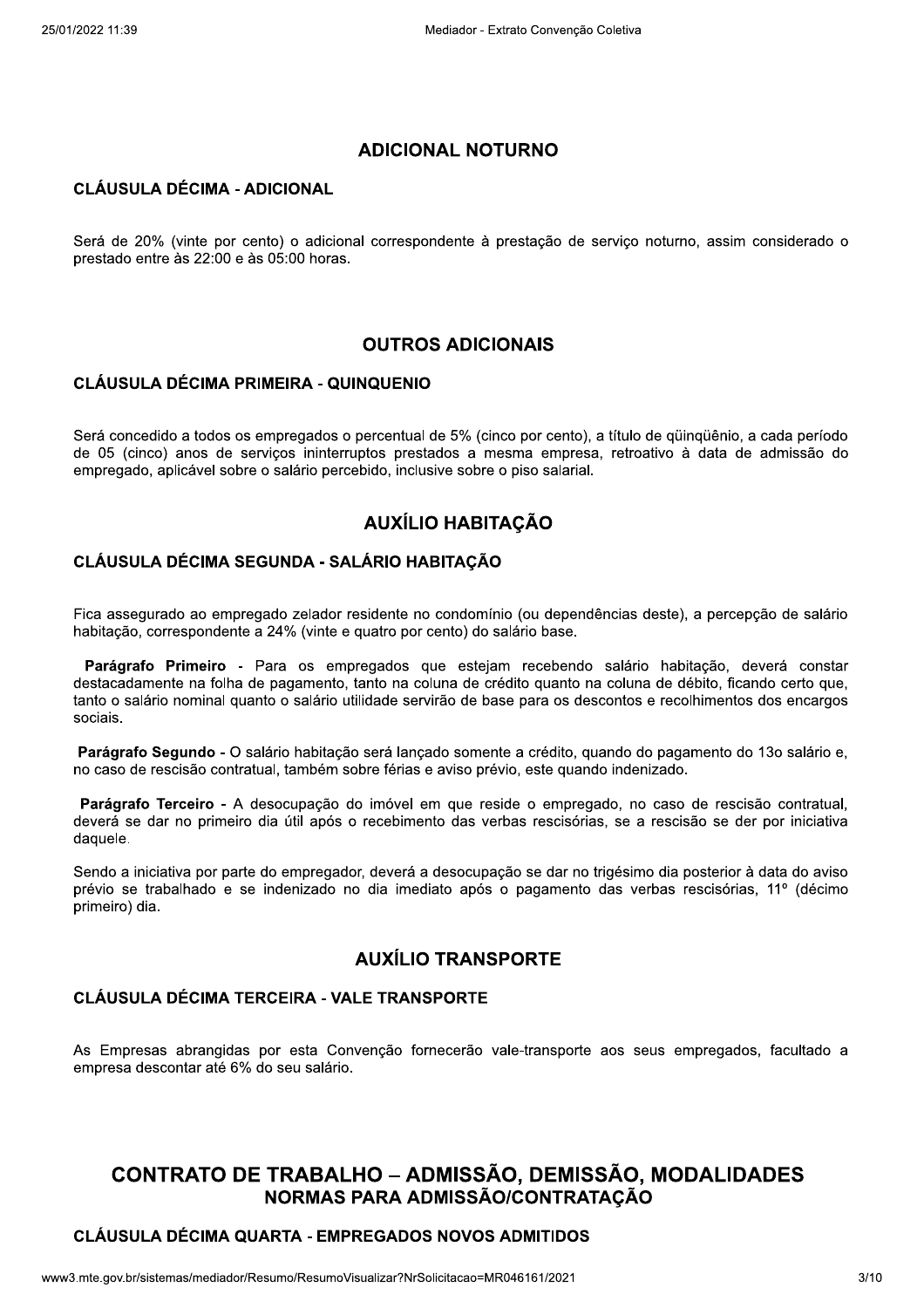Admitidos empregados para a função de outro dispensado sem justa causa, é garantido àguele salário jqual ao do empregado de menor salário na função, sem considerar as vantagens pessoais.

### CLÁUSULA DÉCIMA QUINTA - ANOTAÇÃO DA FUNÇÃO NA CTPS

Fica proibida a contratação e anotação na carteira de trabalho de empregado para a função de "serviços gerais", por se tratar de atividade inexistente na categoria.

### CLÁUSULA DÉCIMA SEXTA - ASSITÊNCIA SINDICAL NAS RESCISÕES CONTRATUAIS

As rescisões de contrato de empregado com mais de um ano de trabalho serão efetivadas perante a FEDERAÇÃO DOS TRABALHADORES EM TURISMO, HOSPITALIDADE, E DE HOTÉIS, RESTAURANTES, BARES E SIMILARES NO ESTADO DE SANTA CATARINA SC, CNPJ 79.887.329/0001-76, Registro Sindical 46000.9449/97, com sede na Travessa Olindina Alves Pereira, 07 - Centro, Florianópolis, SC, telefone: 48-3224-2058.

### **DESLIGAMENTO/DEMISSÃO**

### CLÁUSULA DÉCIMA SÉTIMA - DESPEDIDA POR JUSTA CAUSA

No caso de despedida por justa causa, o empregador comunicará por escrito ao empregado o motivo da rescisão, sob pena de não poder alegar a falta em juízo.

### **AVISO PRÉVIO**

### CLÁUSULA DÉCIMA OITAVA - DISPENSA DO AVISO PRÉVIO

Quando o aviso prévio partir do empregado, o mesmo terá a opção de dispensa do cumprimento do aviso prévio, desde que comunique ao empregador, com antecedência mínima de 10 (dez) dias, a data de saída, sendo devido somente o pagamento dos dias trabalhados. Se não for observada a comunicação com a antecedência prevista acima, a empresa fica autorizada a descontar 15 (quinze) dias.

Parágrafo Primeiro: O empregado que optar pela dispensa do aviso prévio acima, deverá comunicar a empresa, e a mesma formalizar através de documento, a data do pedido da dispensa, podendo ser anotado no próprio aviso com protocolo para o empregado e empregador.

Parágrafo Segundo: Em se tratando de aviso prévio concedido pelo empregado ou pelo empregador, qualquer que seja a forma do mesmo, ambos deverão fazer constar o dia e a hora da entrega do recebimento do mesmo. Deverão também constar horário e local em que será efetuada a homologação de rescisão de contrato de trabalho.

Parágrafo Terceiro: O prazo do aviso prévio se inicia no dia imediatamente posterior ao da comunicação do mesmo.

### CLÁUSULA DÉCIMA NONA - AVISO PRÉVIO ESPECIAL PARA EMPREGADOS RESIDENTES **DEPENDÊNCIA DO EMPREGADOR**

O empregado residente em imóvel cedido pela empresa, será dispensado do cumprimento do Aviso Prévio, sem prejuízo de salário, a partir da data que efetuar a entrega das chaves ao empregador.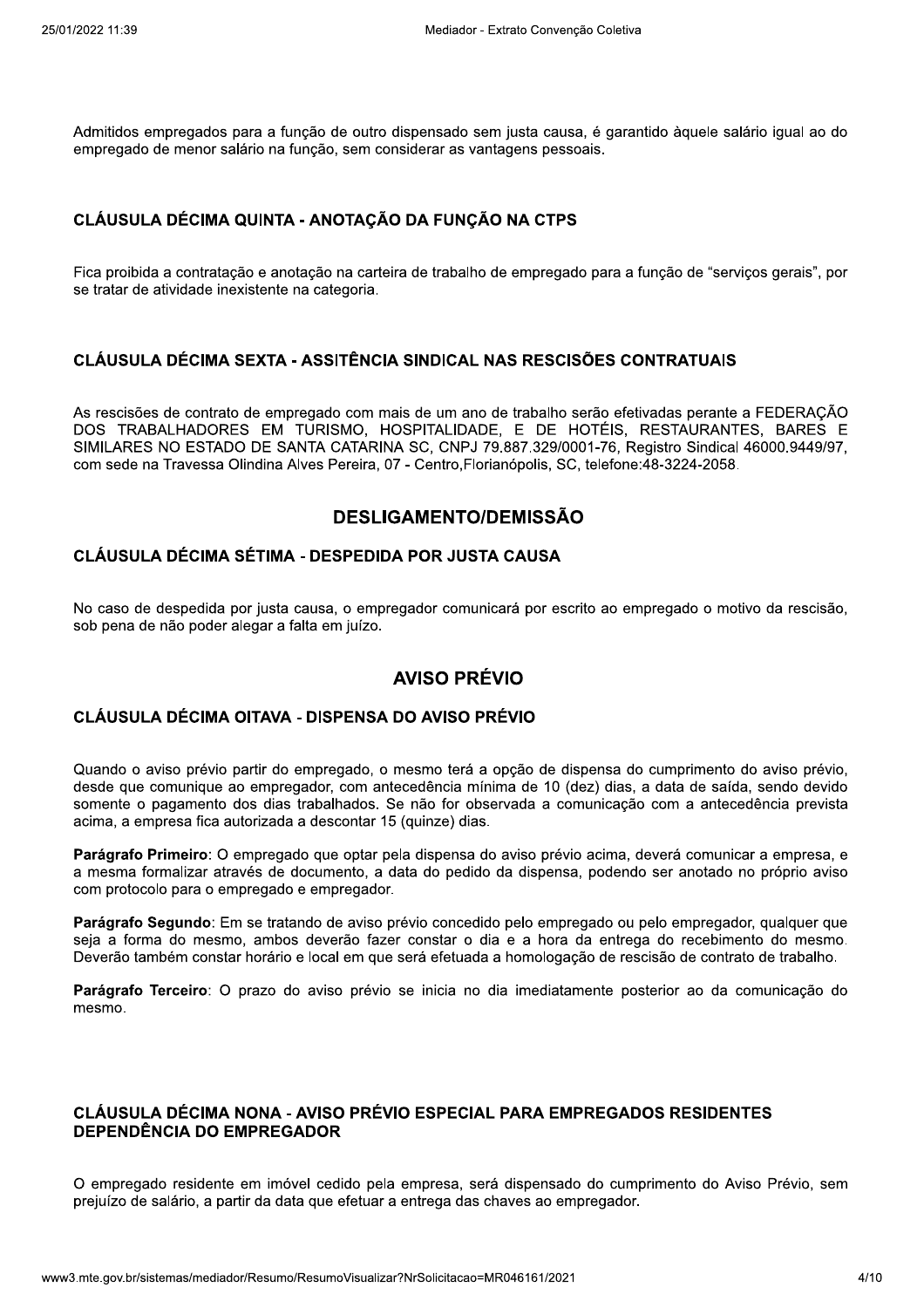# RELAÇÕES DE TRABALHO – CONDIÇÕES DE TRABALHO, NORMAS DE **PESSOAL E ESTABILIDADES** QUALIFICAÇÃO/FORMAÇÃO PROFISSIONAL

#### CLÁUSULA VIGÉSIMA - CURSOS DE FORMAÇÃO PROFISSIONAL

As empresas liberarão seus empregados do trabalho, sem prejuízo de seus salários, num total de 40 (quarenta) horas, durante o período de vigência desta Convenção Coletiva de Trabalho, para participação dos mesmos em cursos de formação profissional promovidos pela entidade profissional.

Parágrafo Único: Os Sindicatos convenentes comunicarão ao condomínio a participação de cada empregado, a carga horária e o conteúdo dos cursos, com antecedência mínima de 05 (cinco) dias.

## ATRIBUIÇÕES DA FUNÇÃO/DESVIO DE FUNÇÃO

### **CLÁUSULA VIGÉSIMA PRIMEIRA - EMPREGADO SUBSTITUTO**

Enguanto perdurar a substituição, que não for meramente eventual, o empregado substituto fará jus ao salário do substituído, excetuadas as vantagens pessoais, desde que haja ato de designação específico e com prazo previamente determinado.

### **NORMAS DISCIPLINARES**

#### **CLÁUSULA VIGÉSIMA SEGUNDA - ATIVIDADE CONTRATADA**

Fica vedada aos trabalhadores a realização de atividades diversas daquelas estabelecidas em seu contrato de trabalho.

### **ESTABILIDADE MÃE**

### **CLÁUSULA VIGÉSIMA TERCEIRA - ESTABILIDADE DA GESTANTE**

Será garantida a estabilidade da gestante desde a concepção até cinco meses após o parto.

### **ESTABILIDADE APOSENTADORIA**

## **CLÁUSULA VIGÉSIMA QUARTA - PRÉ-APOSENTADORIA**

Serão garantidos o emprego e o salário ao trabalhador que contar mais de 05 (cinco) anos de serviços prestados ao mesmo empregador, nos 24 (vinte e quatro) meses que antecederem a data em que adquire o direito à aposentadoria voluntária, ressalvado o motivo disciplinar ou não uso do direito.

## JORNADA DE TRABALHO - DURAÇÃO, DISTRIBUIÇÃO, CONTROLE, FALTAS **DURAÇÃO E HORÁRIO**

### **CLÁUSULA VIGÉSIMA QUINTA - JORNADA DE TRABALHO 12 X 36**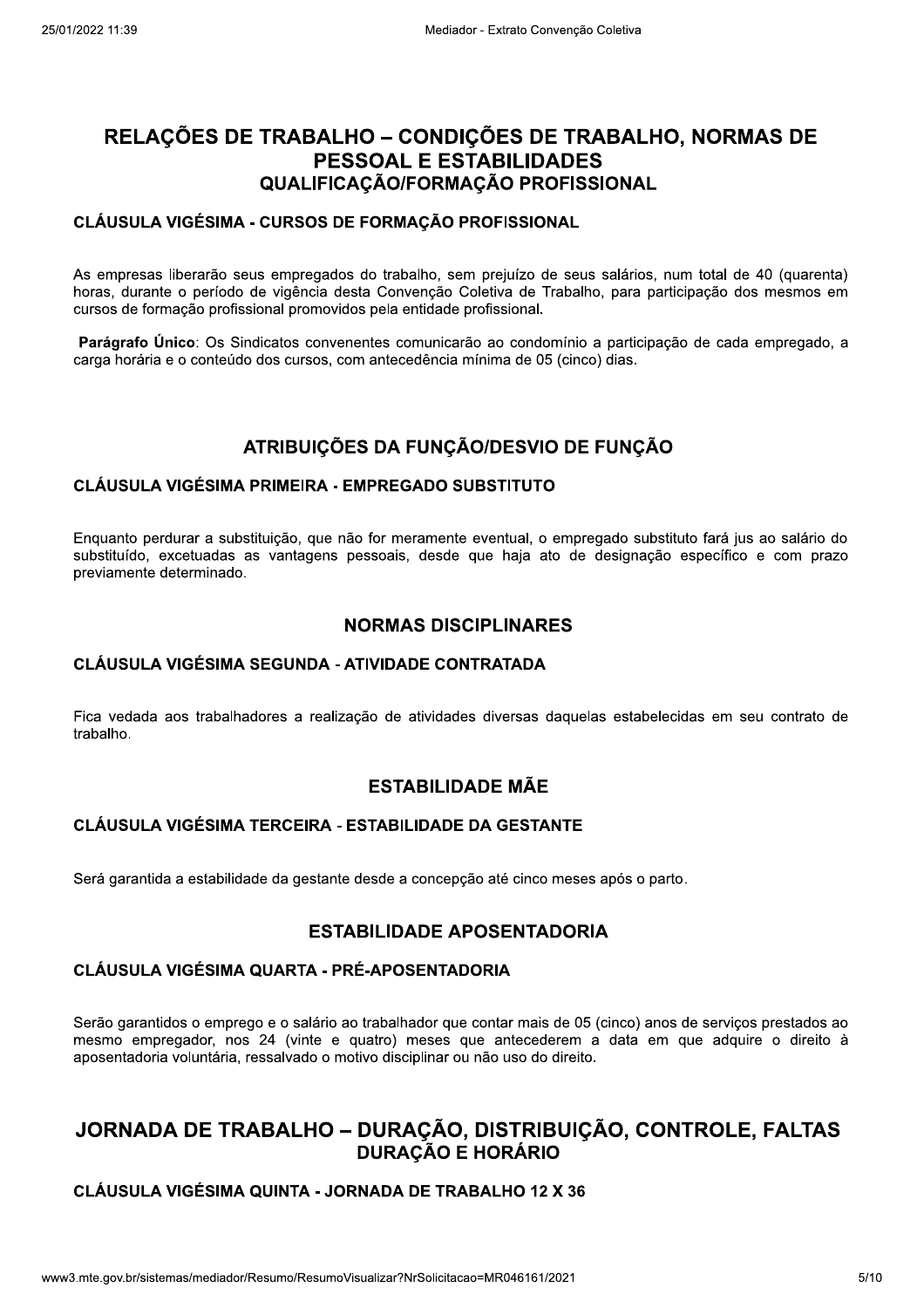Fica facultada a prorrogação e compensação de horário de trabalho, possibilitando estabelecer jornada de 12 (doze) horas de trabalho com 36 (trinta e seis) horas de descanso.

Parágrafo Primeiro: os trabalhadores submetidos a este regime de horário de trabalho receberão, além do salário contratual e adicional noturno, 15 (quinze) horas normais por mês.

Parágrafo Segundo: as situações mais benéficas existentes, prevalecerão sobre a norma estabelecida no parágrafo primeiro.

Parágrafo Terceiro: os intervalos para descanso e alimentação não concedidos, serão pagos como horas extras.

## **COMPENSAÇÃO DE JORNADA**

### CLÁUSULA VIGÉSIMA SEXTA - ACORDOS DE PRORROGAÇÃO E COMPENSAÇÃO DE HORÁRIO DE **TRABALHO**

Durante a vigência da presente convenção coletiva de trabalho, as empresas poderão prorrogar a jornada diária de trabalho dos seus empregados, mediante as seguintes condições mínimas:

Parágrafo Primeiro: As horas suplementares serão compensadas, proporcionalmente a base de uma por uma (1 hora por 1 hora), no prazo de noventa dias subsegüentes ao mês da acumulação, não podendo a jornada de trabalho ultrapassar 10 (dez) horas diárias,

Parágrafo Segundo O empregado será comunicado com antecedência mínima de 48 (quarenta e oito) horas, a data e o horário da compensação.

Parágrafo Terceiro: As horas trabalhadas, não compensadas na forma do "caput" desta cláusula, serão pagas como hora extras, acrescidas com o adicional previsto nesta convenção.

## **INTERVALOS PARA DESCANSO**

### **CLÁUSULA VIGÉSIMA SÉTIMA - INTERVALO PARA LANCHES**

Serão concedidos 15 (quinze) minutos de intervalo para lanches, os quais serão computados como tempo de serviço na jornada diária do empregado, independente de registro de ponto.

## **FALTAS**

### CLÁUSULA VIGÉSIMA OITAVA - ABONO DE FALTAS AO TRABALHADOR

Será abonada a falta do trabalhador no caso de consulta médica, pelo período desta, ou nas primeiras 24 (vinte e quatro) horas, no caso de acompanhamento na internação hospitalar de dependente com idade inferior a 18 (dezoito) anos ou inválido, sendo que em ambos os casos, deverá haver comprovação através de atestado médico,

Parágrafo Único – Quando mais de um empregado da mesma empresa for responsável pelo dependente mencionado no "caput" desta cláusula, somente a um deles se estenderá o benefício.

### CLÁUSULA VIGÉSIMA NONA - ABONOS DE FALTAS AO EMPREGADO ESTUDANTE

Serão abonadas as faltas do empregado estudante, nos horários de exames regulares ou vestibulares coincidentes com o horário de trabalho, desde que realizados em estabelecimento de ensino oficial ou autorizado legalmente e mediante comunicação prévia ao empregador, com o mínimo de 72 (setenta e duas) horas, e comprovação oportuna.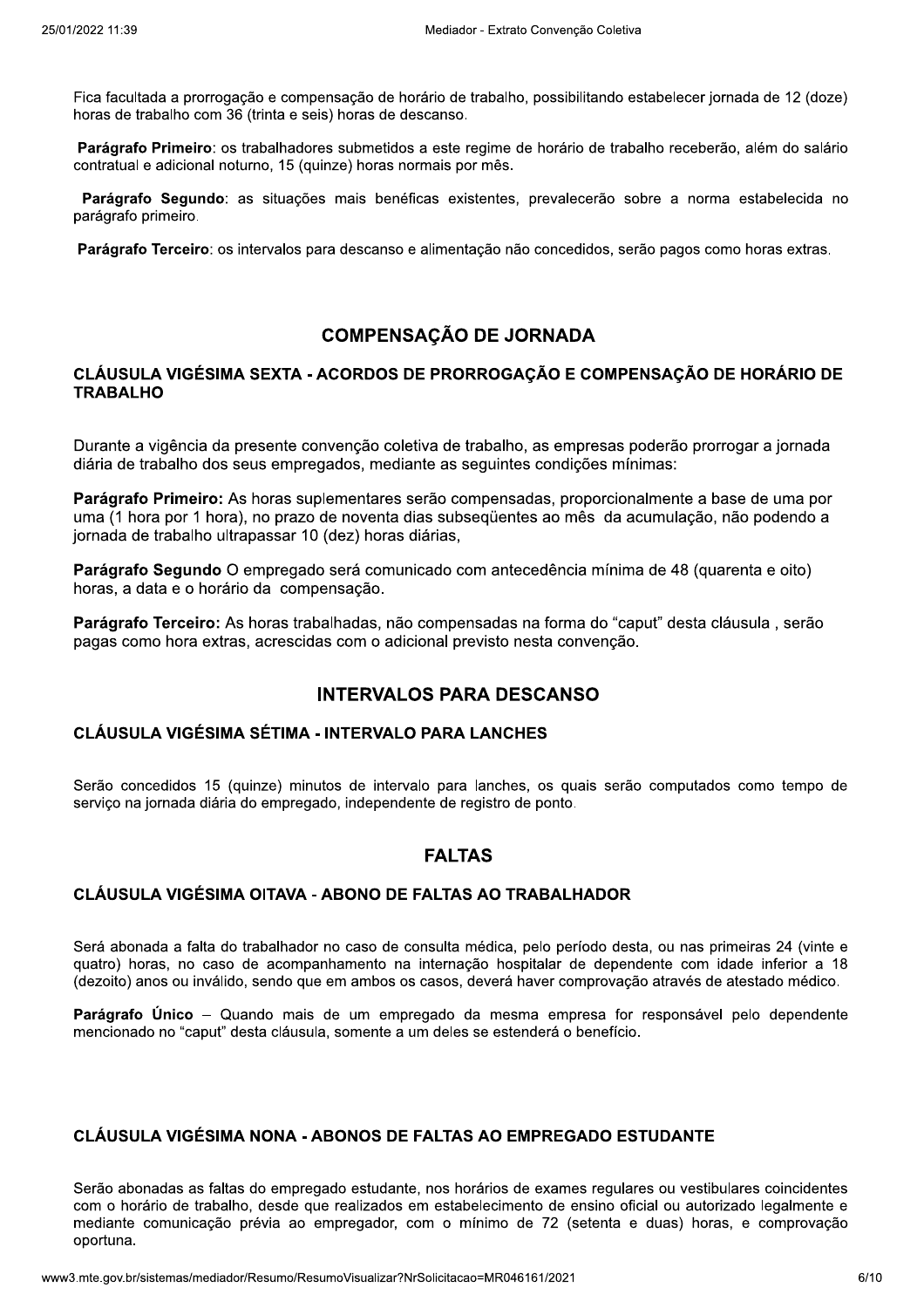# **FÉRIAS E LICENÇAS** OUTRAS DISPOSIÇÕES SOBRE FÉRIAS E LICENCAS

### **CLÁUSULA TRIGÉSIMA - FÉRIAS PROPORCIONAIS**

O empregado que rescindir espontaneamente o contrato de trabalho antes de completar um ano de servico terá direito ao recebimento de férias proporcionais, à razão de 1/12 (um doze avos) da respectiva remuneração mensal, por mês completo de trabalho ou fração igual ou superior a 15 (guinze) dias.

### CLÁUSULA TRIGÉSIMA PRIMEIRA - INICIO DO PERÍODO DE GOZO DAS FÉRIAS

O início das férias coletivas ou individuais, não poderá coincidir com sábado, domingo, feriado ou dia de compensação de repouso semanal, salvo os empregados que trabalhem no sistema de escala.

## SAÚDE E SEGURANÇA DO TRABALHADOR EQUIPAMENTOS DE PROTEÇÃO INDIVIDUAL

### CLÁUSULA TRIGÉSIMA SEGUNDA - EQUIPAMENTOS DE PROTECÃO E INSTRUMENTO DE **TRABALHO**

Serão fornecidos, gratuitamente aos trabalhadores, guando exigidos por lei ou pelos empregadores, todos os equipamentos de proteção individual, bem como uniformes, calcados, instrumentos de trabalho.

## **EXAMES MÉDICOS**

### CLÁUSULA TRIGÉSIMA TERCEIRA - APLICAÇÃO DA NR-7

As empresas deverão providenciar a realização dos exames médicos de que trata a NR-7 e na forma da mesma, na admissão do empregado, no seu retorno ao trabalho em razão de ausência por período igual ou superior a trinta dias por motivo de doenca ou acidente ou parto; mudanca de função e demissional, e periodicamente, no período máximo de 01 (um) ano.

### **GARANTIAS A PORTADORES DE DOENCA NÃO PROFISSIONAL**

### CLÁUSULA TRIGÉSIMA QUARTA - INCLUSÃO SOCIAL DOS PORTADORES DE NECESSIDADES **ESPECIAIS (PNE)**

As entidades acordantes, em cumprimento a legislação vigente e visando dar efetividade aos preceitos do art. 93, da Lei 8.213 e art. 36 do Decreto 3.298, farão a divulgação da importância de contratar os portadores de necessidades especiais, tudo conforme o Anexo I, que é parte integrante desta Convenção Coletiva de Trabalho.

# OUTRAS NORMAS DE PREVENÇÃO DE ACIDENTES E DOENÇAS PROFISSIONAIS

# **CLÁUSULA TRIGÉSIMA QUINTA - SEGURO DE VIDA**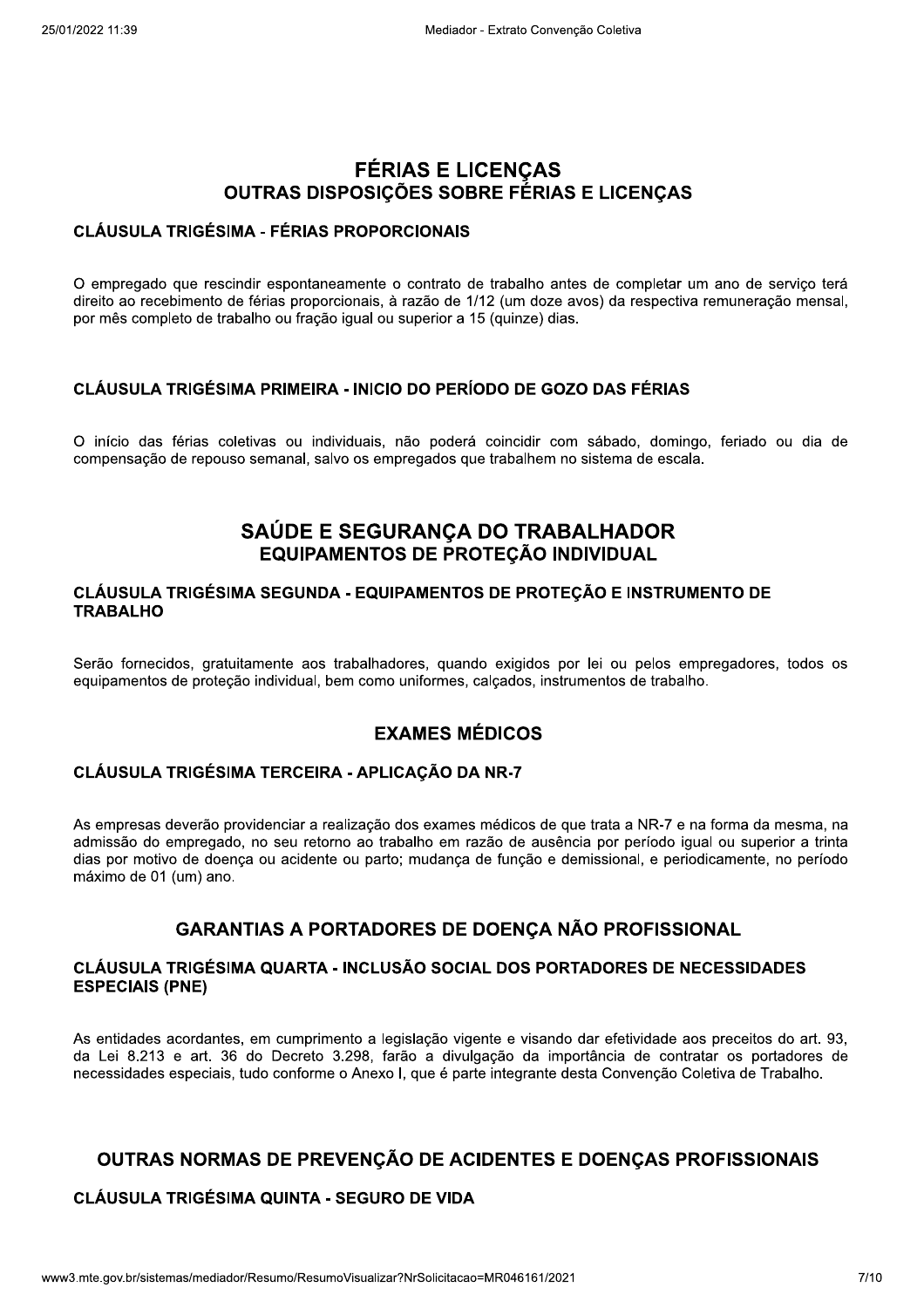Os empregadores se obrigam a custear em benefício de todos os seus empregados, seguro de vida e acidentes pessoais em grupo, observadas as seguintes coberturas mínimas, facultado a ambos os sindicatos o direito de fiscalizarem o atendimento desta obrigação:

I) R\$ 10.000.00 (dez mil reais) em caso de morte do empregado (a) por qualquer causa, independentemente de carência, idade e local da ocorrência:

II) R\$ 10.000,00 (dez mil reais) em caso de invalidez permanente do empregado (a), causada por acidente ou doença (profissional ou não), independentemente de idade e local da ocorrência. Caso a invalidez seja parcial a indenização será proporcional ao grau de invalidez, sendo que a Seguradora deverá observar tabela regulamentada pela SUSEP:

III) R\$ 1.000.00 (hum mil reais), a título de Auxílio Funeral que será devido em caso de falecimento do empregado(a), mediante comunicação expressa do Estipulante, para fazer frente às despesas imediatas, não dedutíveis do Capital Segurado.

Parágrafo Primeiro: Para inclusão na abertura da Apólice com os valores acima estipulados a Seguradora deve se comprometer em aceitar todos os funcionários que se encontrem em plena atividade de trabalho e perfeitas condições de saúde, sendo que, após as inclusões automáticas, ficarão limitadas a 60 anos, dependendo então, da negociação de novos valores.

Parágrafo Segundo: Para o reajuste dos valores descritos no caput desta cláusula, será utilizado o mesmo índice acordado para o reajuste salarial desta CCT.

Parágrafo Terceiro: Os empregadores que não pagarem o seguro de vida e acidentes pessoais dos seus empregados responsabilizar-se-ão pelo ressarcimento dos valores elencados no caput desta cláusula.

# **RELAÇÕES SINDICAIS** LIBERAÇÃO DE EMPREGADOS PARA ATIVIDADES SINDICAIS

### CLÁUSULA TRIGÉSIMA SEXTA - LIBERAÇÃO DE DIRIGENTES SINDICAIS

Os dirigentes sindicais da entidade sindical profissional serão liberados para comparecimento em assembléias, congressos ou reuniões sindicais durante 20 (vinte) dias por ano, sem prejuízo de suas remunerações. A solicitação de liberação deverá ser apresentada à empresa com 48 (quarenta e oito) horas de antecedência.

### **CONTRIBUICÕES SINDICAIS**

### CLÁUSULA TRIGÉSIMA SÉTIMA - CONTRIBUIÇÕES NEGOCIAIS

Os sindicatos convenentes ajustam o pagamento por empregados e empregadores por eles representados e alcancados pela presente Convenção Coletiva de Trabalho de contribuição negocial instituída na forma do art. 513, "e", da Consolidação das Leis do Trabalho, respeitado o disposto no art. 611-B, XXVI, do mesmo diploma legal.

#### **PARÁGRAFO PRIMEIRO**

Os empregadores descontarão a título de contribuição negocial de seus empregados a importância equivalente a 3% (três por cento), nos meses de maio e agosto/2021 e de 4% (quatro por cento) no mês de novembro/2021, a incidir sobre o salário base percebido pelo empregado nos respectivos meses recolhendo as respectivas importâncias em favor da FEDERAÇÃO DOS TRABALHADORES EM TURISMO, HOSPITALIDADE E DE HOTÉIS, RESTAURANTES, BARES E SIMILARES NO ESTADO DE SANTA CATARINA - FETRATUH - SC, até o dia 10 (dez) do mês subsequente ao do desconto, sob pena das cominações previstas no art. 600 da CLT.

PARÁGRAFO SEGUNDO - As empresas enviarão a FETRATUH, até o dia 30 do mês subsequente ao do desconto, a relação dos empregados contribuintes.

#### **PARÁGRAFO TERCEIRO**

Os integrantes da categoria patronal abrangidos pela presente Convenção Coletiva de Trabalho deverão recolher ao SECOVI - REGIÃO FLORIANÓPOLIS/TUBARÃO SC, até o dia 15 de novembro de 2021, o percentual de 5% (cinco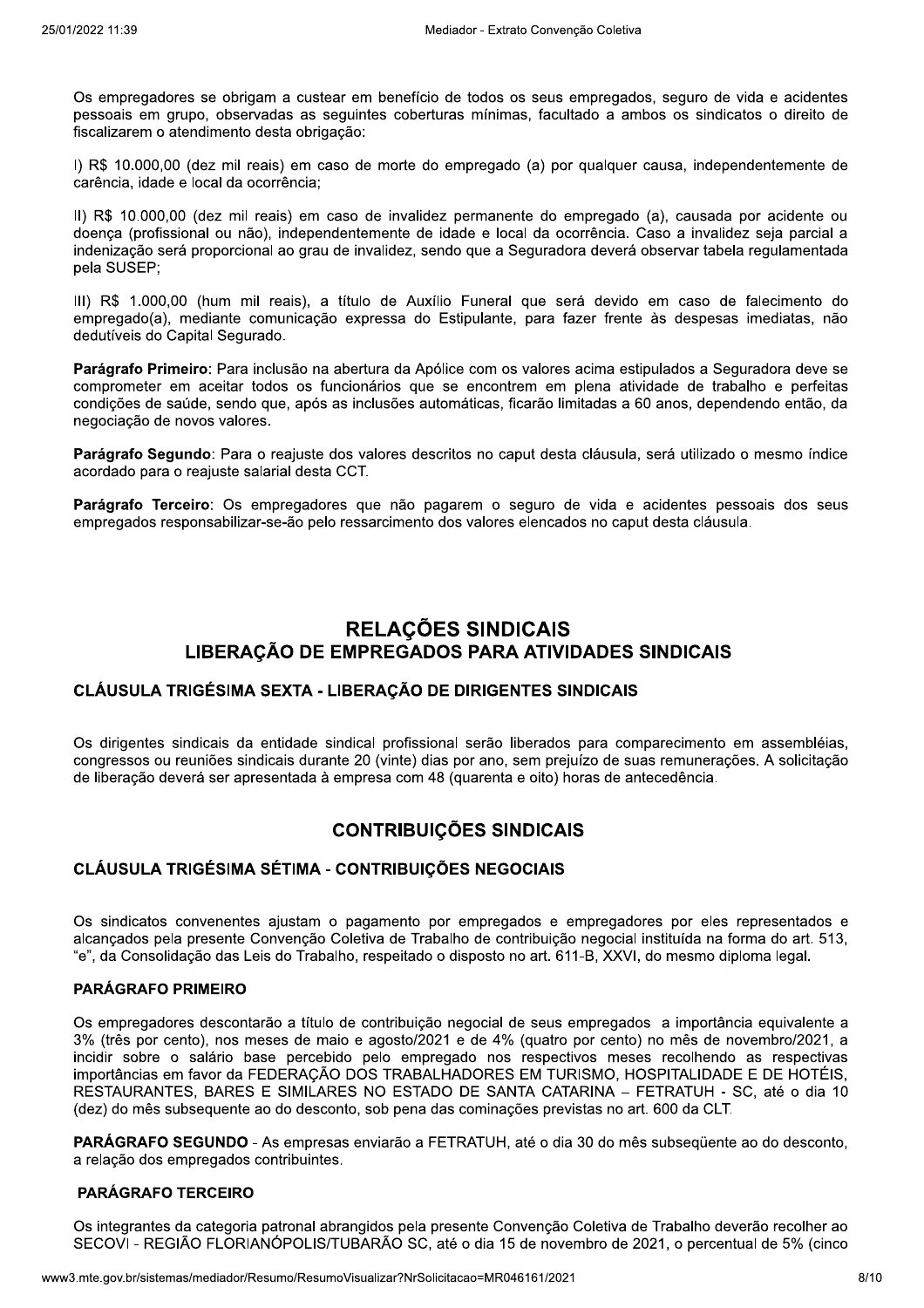por cento) calculado sobre o valor da folha de pagamento seus empregados referente ao mês de outubro de 2021 e até o dia 15 de dezembro de 2021 o percentual de 5% (cinco por cento) sobre a folha de pagamento referente ao mês de novembro de 2021, sob pena das cominações previstas no art. 600 da CLT.

# **DISPOSIÇÕES GERAIS** REGRAS PARA A NEGOCIAÇÃO

### CLÁUSULA TRIGÉSIMA OITAVA - RENEGOCIACÃO/COMISSÃO PERMANENTE DE NEGOCIACÃO

As entidades convenentes envidarão esforcos para promover mês a mês uma rodada de negociação, visando aprimorar a relação capital/trabalho.

### **DESCUMPRIMENTO DO INSTRUMENTO COLETIVO**

### **CLÁUSULA TRIGÉSIMA NONA - PENALIDADES**

O não cumprimento de quaisquer das cláusulas constantes da presente convenção implicará na multa de 15% (quinze por cento) sobre o maior piso da categoria, cujo valor reverterá à entidade prejudicada.

Parágrafo Unico: A mesma multa será devida pelo descumprimento das seguintes condições:

- a) não instalação de assento nos locais de trabalho para descanso durante a jornada;
- b) não concessão de intervalos intra-jornadas;
- c) não entrega aos empregados dos extratos do FGTS fornecidos pelo banco depositário;
- d) não cadastramento no PIS ou omissão do nome do empregado na RAIS;
- e) não concessão do vale-transporte.

## **OUTRAS DISPOSIÇÕES**

## CLÁUSULA QUADRAGÉSIMA - COMISSÃO DE CONCILIAÇÃO PRÉVIA

As entidades sindicais convenentes desenvolverão esforços visando à implantação da comissão de conciliação prévia, podendo ser efetuada através de comissão intersindical.

### CLÁUSULA QUADRAGÉSIMA PRIMEIRA - MICRO-EMPRESA E EMPRESAS DE PEQUENO PORTE -**SIMPLES**

Os termos da presente Convenção Coletiva abrangem integralmente também os trabalhadores de Microempresas e Empresas de Pequeno Porte - SIMPLES.